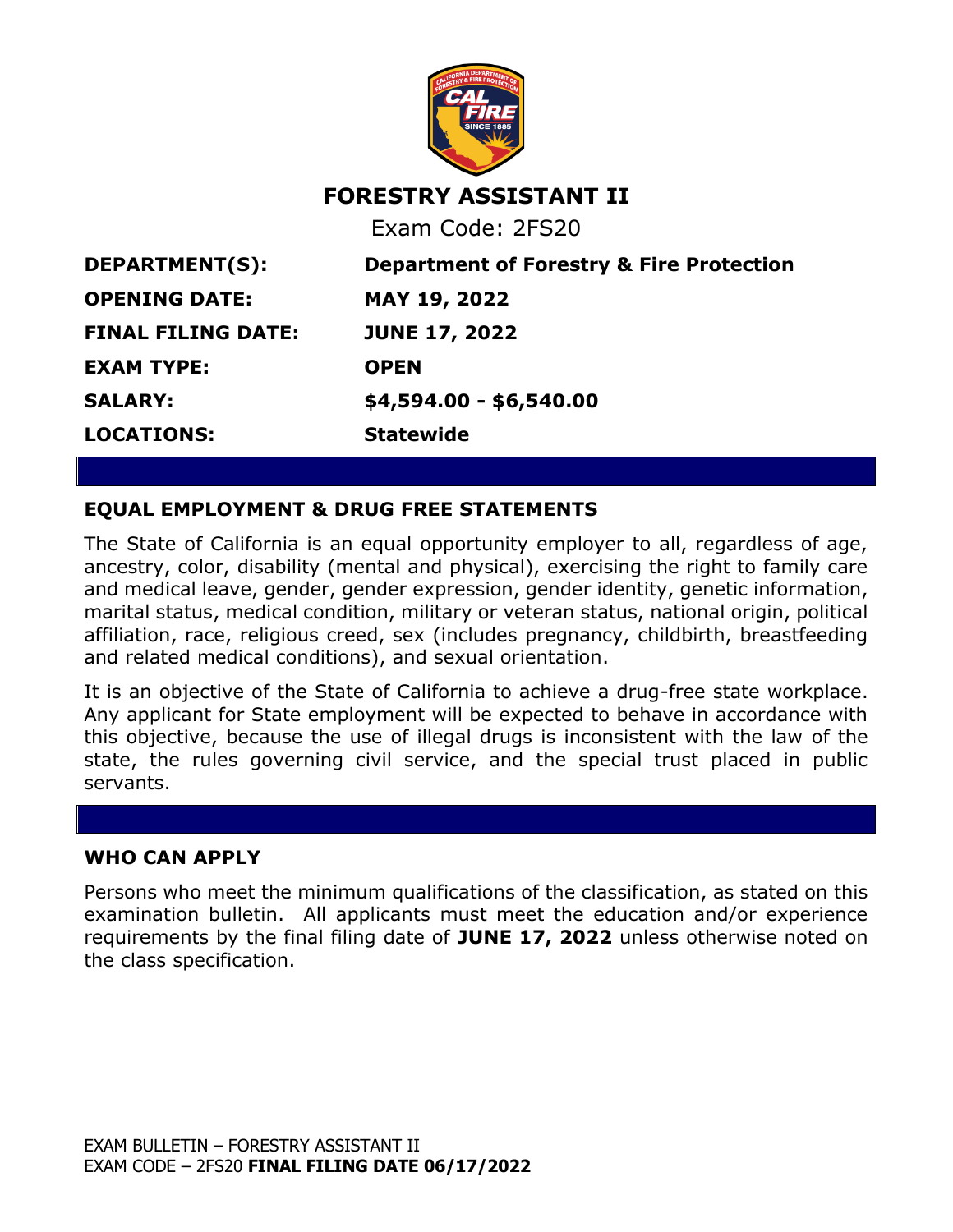## **SPECIAL TESTING ARRANGEMENTS**

If you have a disability and need special testing arrangements, mark the appropriate box on the application. You **MUST** also submit the [Accommodation Request Form](https://jobs.ca.gov/pdf/STD679.pdf)  [\(STD. 679\)](https://jobs.ca.gov/pdf/STD679.pdf) with your application. This can also be found on the California Department of Human Resources website.

## **HOW TO APPLY**

To apply for this examination, please complete and return the following:

- [Examination/Employment Application \(STD.678\).](https://jobs.ca.gov/pdf/std678.pdf) This can also be found on the California Department of Human Resources' website. *You may submit your application by mail or in person.*
- A Training and Experience Narrative is a written document responding to the questions in the **EXAMINATION INFORMATION** section which will demonstrate how your background meets the knowledge, skills, and abilities cited in this examination bulletin.

## **SUBMIT BY MAIL OR IN PERSON:**

Department of Forestry and Fire Protection 710 Riverpoint Court West Sacramento, CA 95605 Examination Unit – (Attn: Matt McKillop)

### **DO NOT SUBMIT APPLICATIONS VIA E-mail**

Applications postmarked or personally delivered after the final filing date of **June 17, 2022** will not be accepted for any reason.

All applications/resumes must include "from" and "to" employment dates (month/day/year), time base, and applicable civil service class titles. Applications/resumes received without this information will be rejected.

### **PLEASE NOTE**

*Dates printed on Mobile Bar Codes, such as the Quick Response (QR) Codes available at the USPS, are not considered Postmark dates for the purpose of determining timely filing of an application.*

*If using the United States Postal Service (USPS) for delivery, there is no guarantee that your application will be postmarked and arrive by the final filing date. If your application does not have a postmark and arrives after the final filing date, your application will not be accepted into the examination.*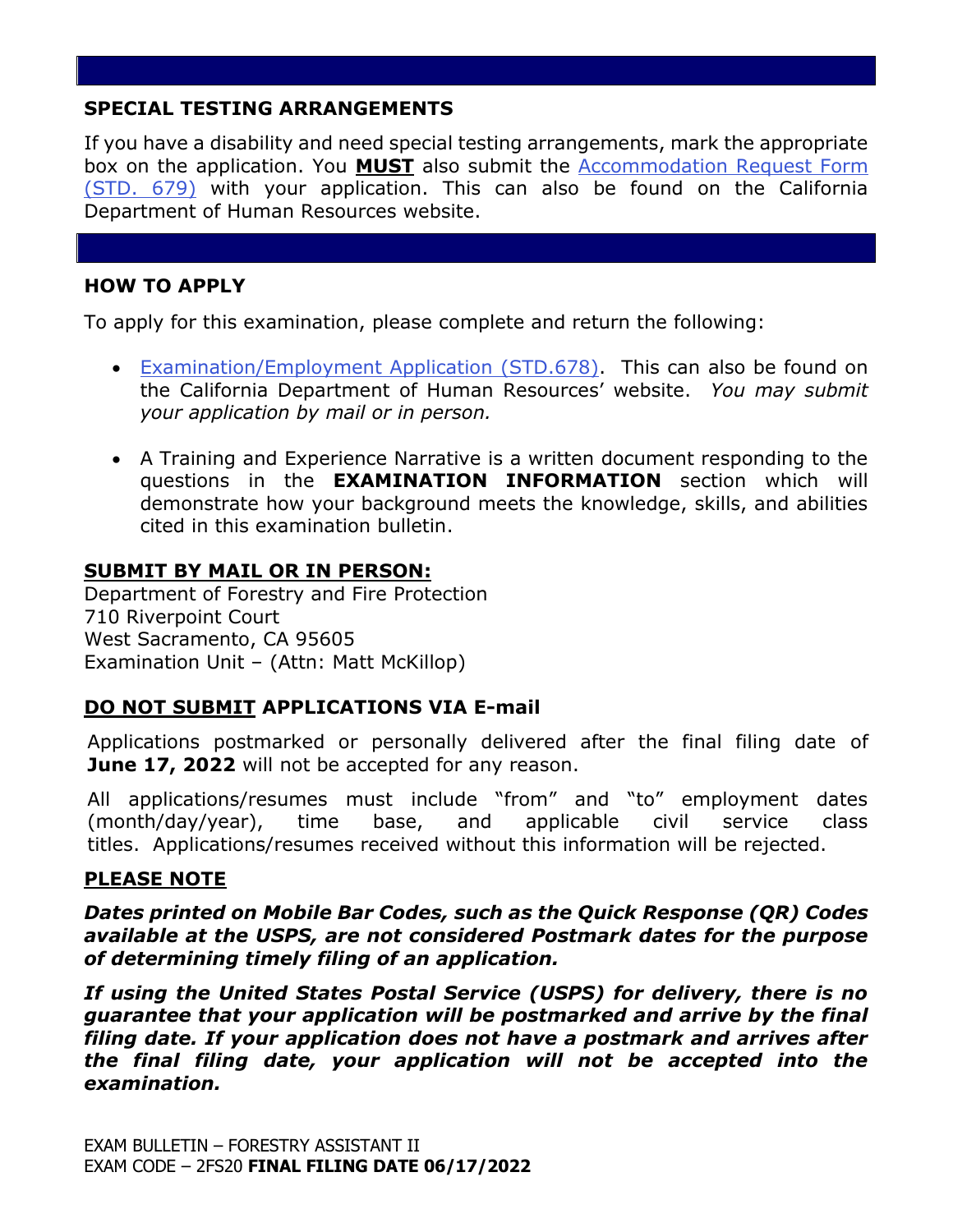*Therefore, to ensure timely delivery of your application, it is recommended that you use either parcel service, or certified mail. Using one of these options will provide proof the application was sent prior to the final filing date.*

## **EXAMINATION INFORMATION**

To obtain a position on the eligible list, applicants must receive a minimum rating of 70% on the examination. *This exam will consist of the following*:

### **TRAINING AND EXPERIENCE NARRATIVE WEIGHTED AT 100%**

## **A TRAINING AND EXPERIENCE NARRATIVE DOCUMENT WHICH RESPONDS TO THE FOLLOWING THREE (3) QUESTIONS:**

- 1. Describe three (3) or more of the following forestry skills and/or subject areas and why they are important in resource management: Map reading, cruising methods, stocking survey, silviculture, dendrology.
- 2. You are the project lead working on one (1) work site with multiple crews. All crew members are working as normal when you notice a crew member suffers a moderate-to-severe injury. What steps would you take in handling this situation?
- 3. You are assisting a Registered Professional Forester (RPF) on a project plan and come across an unmapped/unclassified water course. What steps would you take to assess, document, and protect the water course?

### **When preparing your Training and Experience Narrative; follow the instructions below:**

- No font smaller than Arial 10-point
- Limit your responses to no more than a total of three (3) pages **(Only the first three (3) pages will be scored)**
- Your document MUST be typewritten **(NO handwritten narratives)**
- Please clearly label the number that corresponds to the question to which you are responding.
- You may include multiple responses on a single page.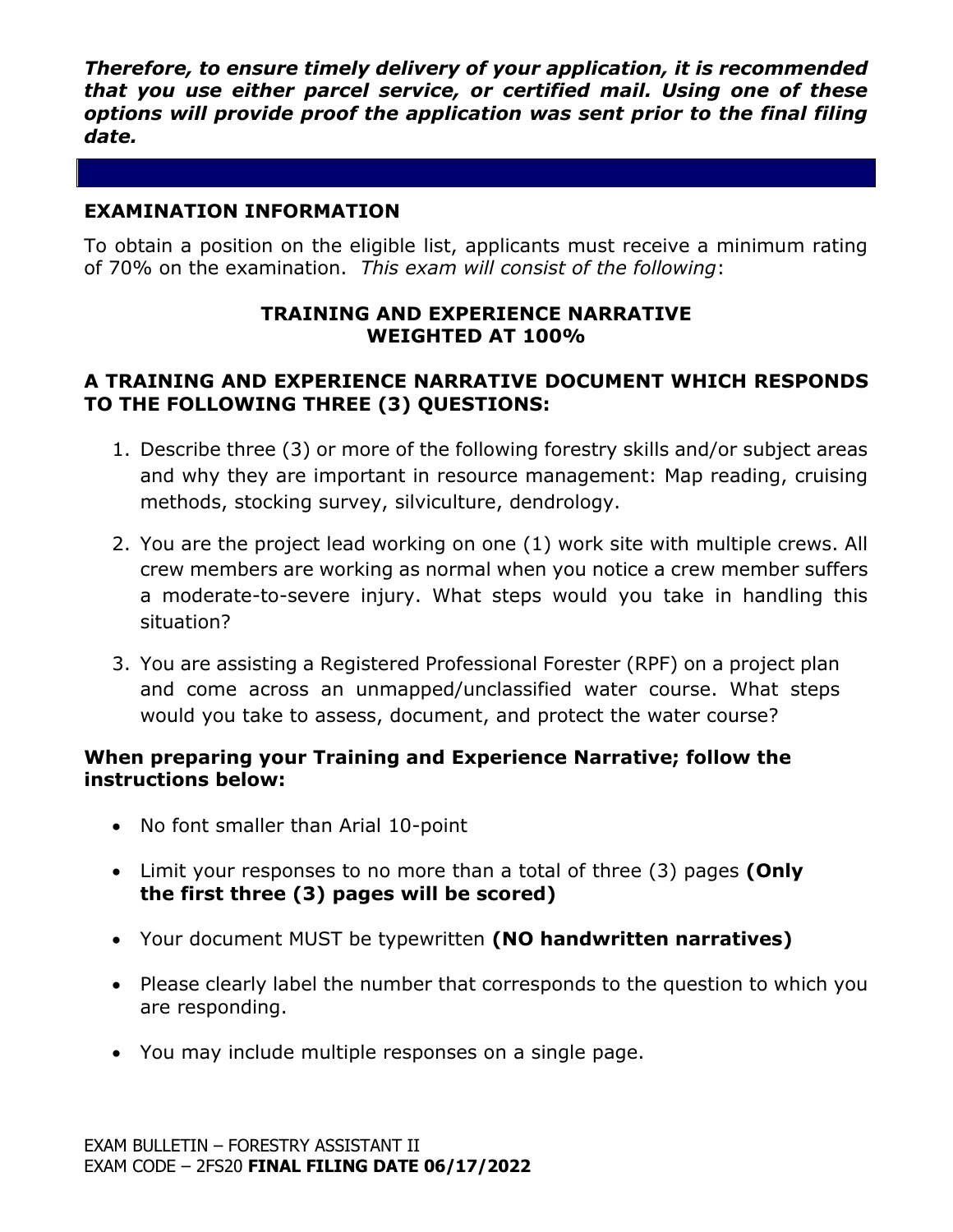In this type of exam, the TRAINING AND EXPERIENCE NARRATIVE DOCUMENT is the examination. It is imperative you refer to the knowledge, skills, and abilities when responding to the questions above.

## **APPLICATIONS RECEIVED WITHOUT THE TRAINING & EXPERIENCE NARRATIVE MAY RECEIVE A DISQUALIFYING SCORE**.

**PLEASE NOTE:** All exam questions are based on the Knowledge, Skills and Abilities listed in this bulletin and the [Forestry Assistant II](https://www.calhr.ca.gov/state-hr-professionals/Pages/1085.aspx) classification specification which is located on the CAL HR website. Use this information when preparing for this exam and retain this bulletin for your reference.

It is anticipated Training and Experience Narrative evaluations will be held in **July/August 2022**

#### **MINIMUM QUALIFICATIONS**

## **EITHER I**

**EXPERIENCE:** Three years of experience in California state service performing the duties of a Forestry Assistant I. (Candidates who are within six months of meeting experience requirements may take the examination but cannot be appointed until they have obtained the required experience.)

#### **OR II**

**EXPERIENCE:** Five years of progressively responsible resource management experience. (Qualifying experience includes: reforestation, timber harvest operations, urban forestry, or other related forestry work; environmental protection work; fire control experience in the California Department of Forestry and Fire Protection, of which a minimum of two years must have been at a level of responsibility equivalent to the class of Fire Apparatus Engineer.)

#### **\*OR III**

**EDUCATION:** Equivalent to graduation from college with a degree in forestry, natural resource management, conservation, or a closely related subject. (Registration as a senior will admit applicants to the examination, but they must produce evidence of graduation or its equivalent before they can be considered eligible for appointment.)

## **\*APPLICANTS QUALIFYING UNDER PATTERN III ABOVE MUST INCLUDE A COPY OF THEIR COLLEGE TRANSCRIPT(S) AND/OR DIPLOMA.**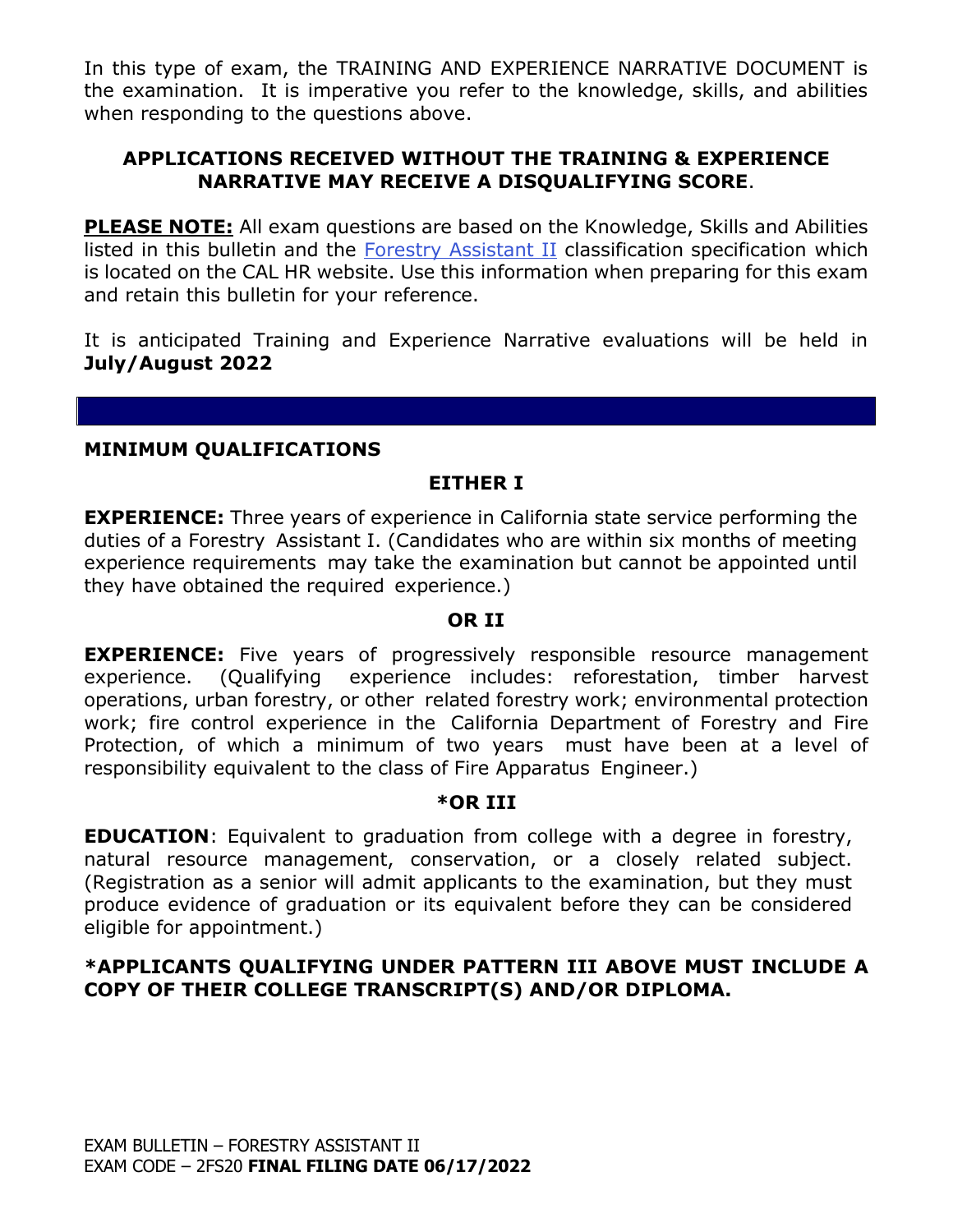# **ADDITIONAL DESIRABLE QUALIFICATIONS**

Possession of a valid California driver license of the appropriate class issued by the Department of Motor Vehicles.

## **ELIGIBLE INFORMATION**

A Departmental eligible list will be established for the Department of Forestry and Fire Protection. This list will be abolished 12 months after it is established unless the needs of the service and conditions of the list warrant a change in this period.

## **POSITION DESCRIPTION**

This is the first working level in the series. Incumbents assist Foresters and State Forest Rangers in performing the most complex technical assignments in resource management and assume lead responsibility over lower level technicians. They may also perform as specialists responsible for a specific segment of a program area, including but not limited to law enforcement. As part of the Department's emergency response team, during fire season incumbents will perform fire control or other emergency duties for which they have been trained at a level of responsibility comparable to the classification of Fire Captain and may occasionally perform such assignments at other times. Rotation in assignments at this level is planned experience for employee development. Incumbents at this level will be encouraged to pursue formal academic course work and will be enrolled in "Continuing Education for Foresters" as necessary to enhance job performance and career advancement. In addition, persons entering State service at this level will, as necessary, receive in a timely manner and prior to working in emergency assignments, all training specific to the Forestry Technician and Forestry Assistant I levels. One of the requirements for permanent status in this class is successful completion of the required training.

## **KNOWLEDGE, SKILLS, AND ABILITIES**

## *Knowledge of:*

- 1. Communication devices (e.g., cell phones, two-way radios, laptops/tablets, desktop computers) to effectively communicate with staff, stakeholders, agencies, and the public.
- 2. Map reading, cruising methods, stocking survey, silviculture, and dendrology to complete forestry tasks.
- 3. General resource management principles, practices, and conservation techniques to meet the Department's mission.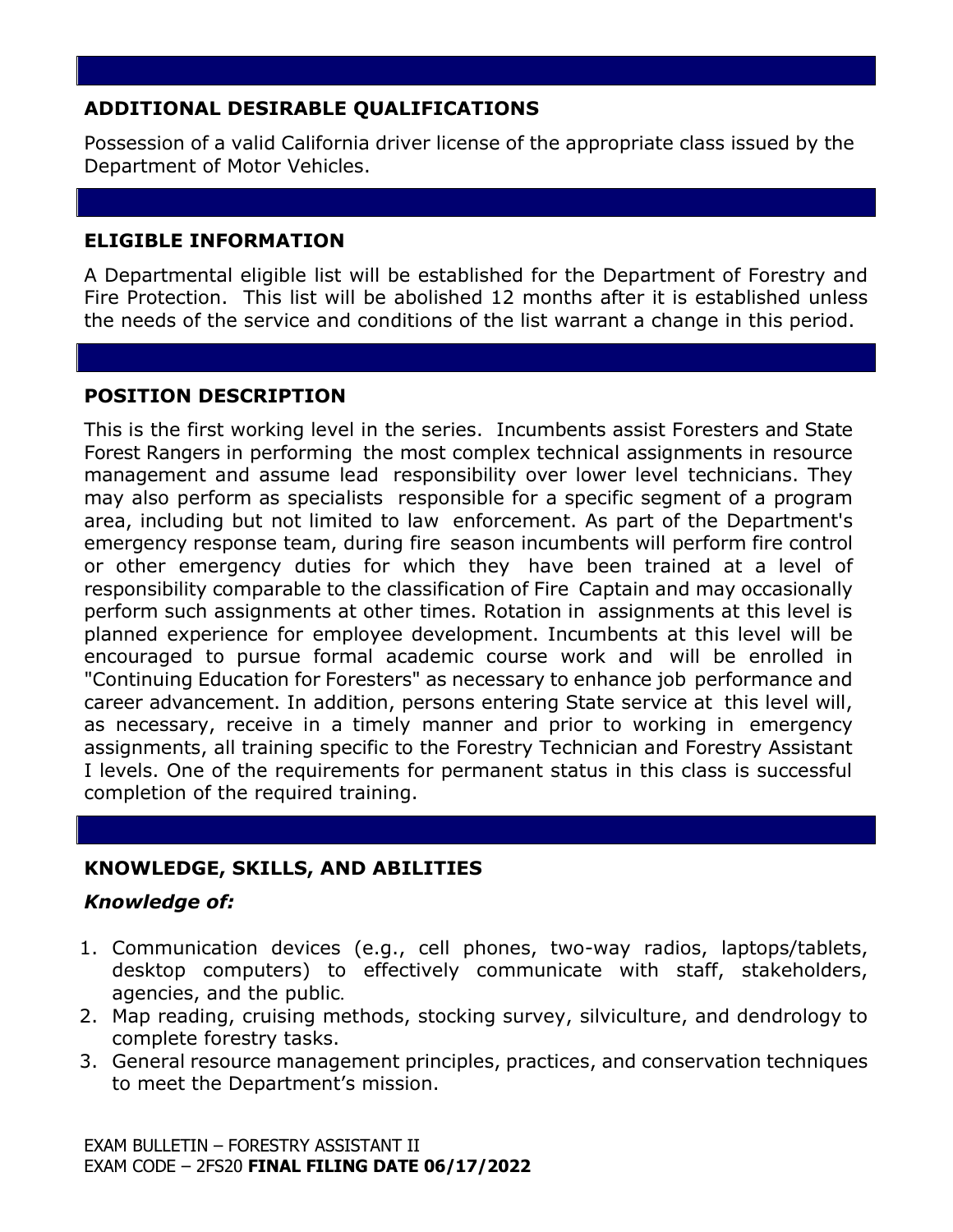- 4. The maintenance, application, and replacement of Personal Protective Equipment to ensure personal/personnel safety.
- 5. Various Department of Forestry and Fire Protection program functions and their elements (e.g., State Forest Program, Nursery Program, Urban Forestry, Fire Control) to perform the duties as required to fulfill the Department's mission.
- 6. Proper spelling, grammar, punctuation, and sentence structure to ensure that written materials are complete, concise, and error-free.
- 7. Word processing, spreadsheet software, electronic mail, and calendaring software (e.g., Microsoft Office Suite) to prepare correspondence and reports.
- 8. Basic fire science, prevention, firefighting methods and tactics to support the protection of life, property, and the environment.
- 9. Department policies, procedures, and strategies to understand and accomplish the mission of the Department.
- 10. Mathematics (e.g., arithmetic, algebra, geometry, statistics) and their applications in Forestry to accurately complete assigned daily duties.
- 11. Various calculations (e.g., mensuration, spatial, volume) for plan preparation, inspection, and review.
- 12. Disease and pests associated with wildlands and urban landscapes to assist the Registered Professional Forester to prevent further spread of pests and destruction of natural resources.
- 13. Specialized computer software programs (e.g., Geographical Information System) for analyzing and managing all types of geographically referenced data.
- 14. Forest engineering (e.g., road layout, watercourse crossings, harvesting methods) necessary to assist the Registered Professional Forester in developing a planned project.

## *Skill to:*

- 1. Operate appropriate Department vehicles (e.g., pick-up, stake-side, fire engine) in all weather conditions and terrain in accordance with applicable laws, regulations, and Department policies and procedures to ensure safe and effective operations.
- 2. Observe the environment and exercise situational awareness (e.g., marijuana plantations, animals, hazardous trees, dangerous surroundings) to ensure personal/personnel safety.
- 3. Utilize computer and mobile equipment technologies (e.g., laptop, tablet, cell phone, desktop) and related software to effectively communicate with staff, stakeholders, agencies, and public or private entities.
- 4. Operate computer programs efficiently (e.g., Microsoft Suite, mapping) to perform daily job functions.
- 5. Safely operate and maintain forestry tools and equipment (e.g., compass, clinometer, hand tools, GPS) accurately and efficiently to perform job duties effectively.

# *Ability to:*

1. Understand instructions to carry out assignments as directed by supervisor.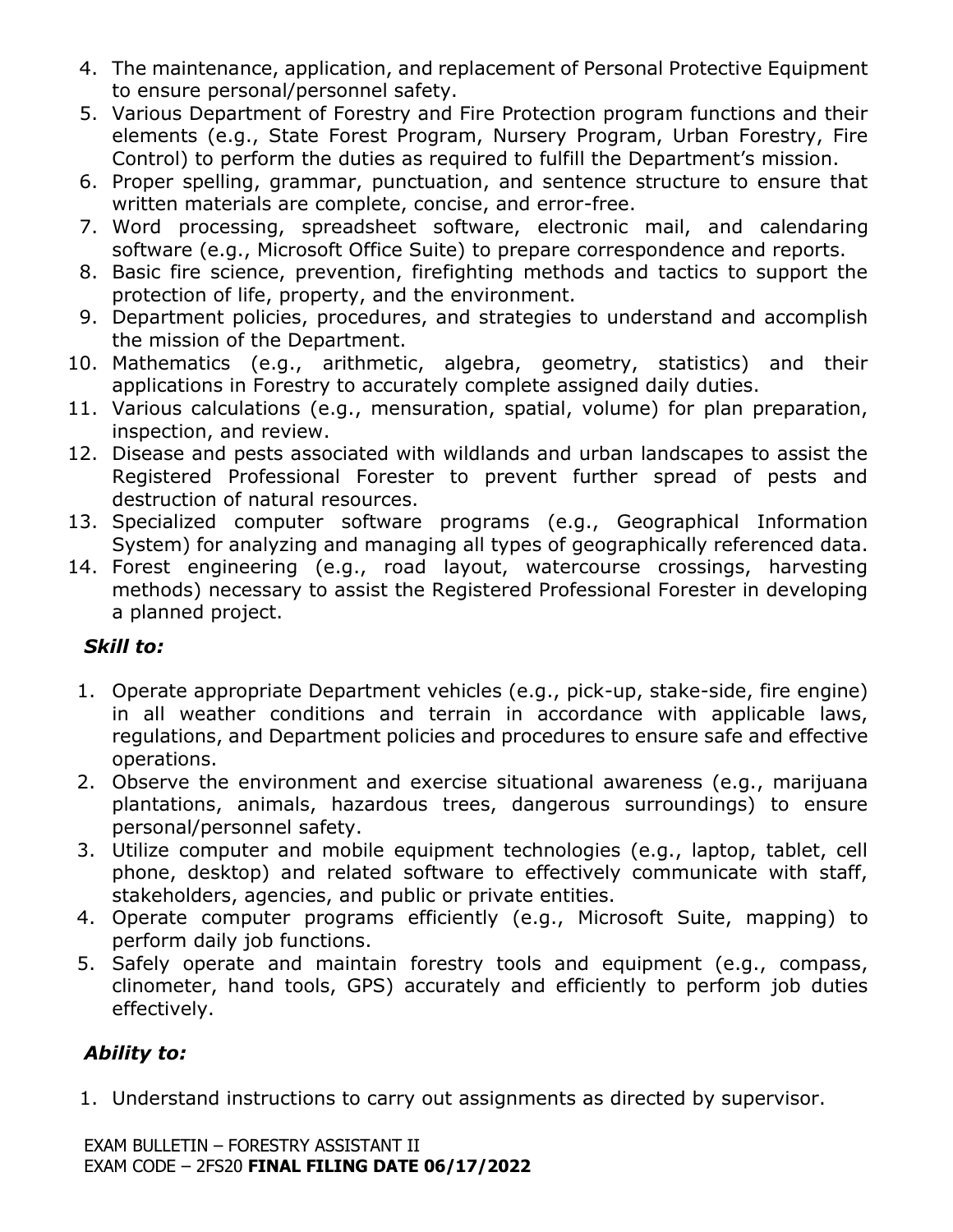- 2. Communicate (e.g., oral, writing, electronically) with co-workers, supervisors, other agencies, and the public to effectively share information.
- 3. Work independently or in a group setting to effectively perform collaborative tasks.
- 4. Read and interpret maps (e.g., topographical, road, watershed) for navigation and project planning purposes.
- 5. Perform arduous and physically demanding work in all weather conditions and terrain to meet the demands of the Department's mission.
- 6. Utilize good judgment and take appropriate action in emergency situations to ensure personal/personnel and public safety.
- 7. Understand and employ good safety practices (e.g., tailgate session, training, work practices) and exercise situational awareness (e.g., marijuana plantations, animals, hazardous trees, dangerous surroundings) to ensure personal/personnel safety.
- 8. Work independently, make decisions, and take appropriate action with little or no direction or supervision in emergency and non-emergency situations to safely complete tasks.
- 9. Remain calm and perform effectively in high stress situations to perform job duties.
- 10. Organize, prioritize, and complete work assignments in a timely and efficient manner to meet program objectives.
- 11. Perform work with attention to detail in an accurate and thorough manner to meet program objectives.
- 12. Identify job related problems (e.g., unsafe work conditions, technical, environmental) that may impact work performance and present solutions to minimize interruptions to operations.
- 13. Appropriately address frustrated, angry, or otherwise emotional individuals (e.g. public, personnel) to deescalate the situation.
- 14. Collect, evaluate, and maintain data (e.g., inventory, maps, forms) to perform job duties.
- 15. Read and interpret reference manuals, training materials, data, and correspondence to acquire knowledge essential to the performance of the job.
- 16. Lead others in daily assignments through example to successfully accomplish work assignments.
- 17. Interpret laws, rules, regulations, and policy (e.g., Public Resources Code, California Code of Regulations, Pesticide Regulations, California Occupational Safety and Health Administration) to apply them effectively.
- 18. Travel long distances for extended periods in emergency and non-emergency circumstances to accomplish the responsibilities of the Department.
- 19. Adapt to changing work demands, priorities, and environments to meet program needs.
- 20. Accept increasing responsibility in the level of difficulty of tasks performed to improve performance and enhance career development opportunities.
- 21. Prepare and/or maintain technical reports and records (e.g., herbicide application, inspection) to meet program needs.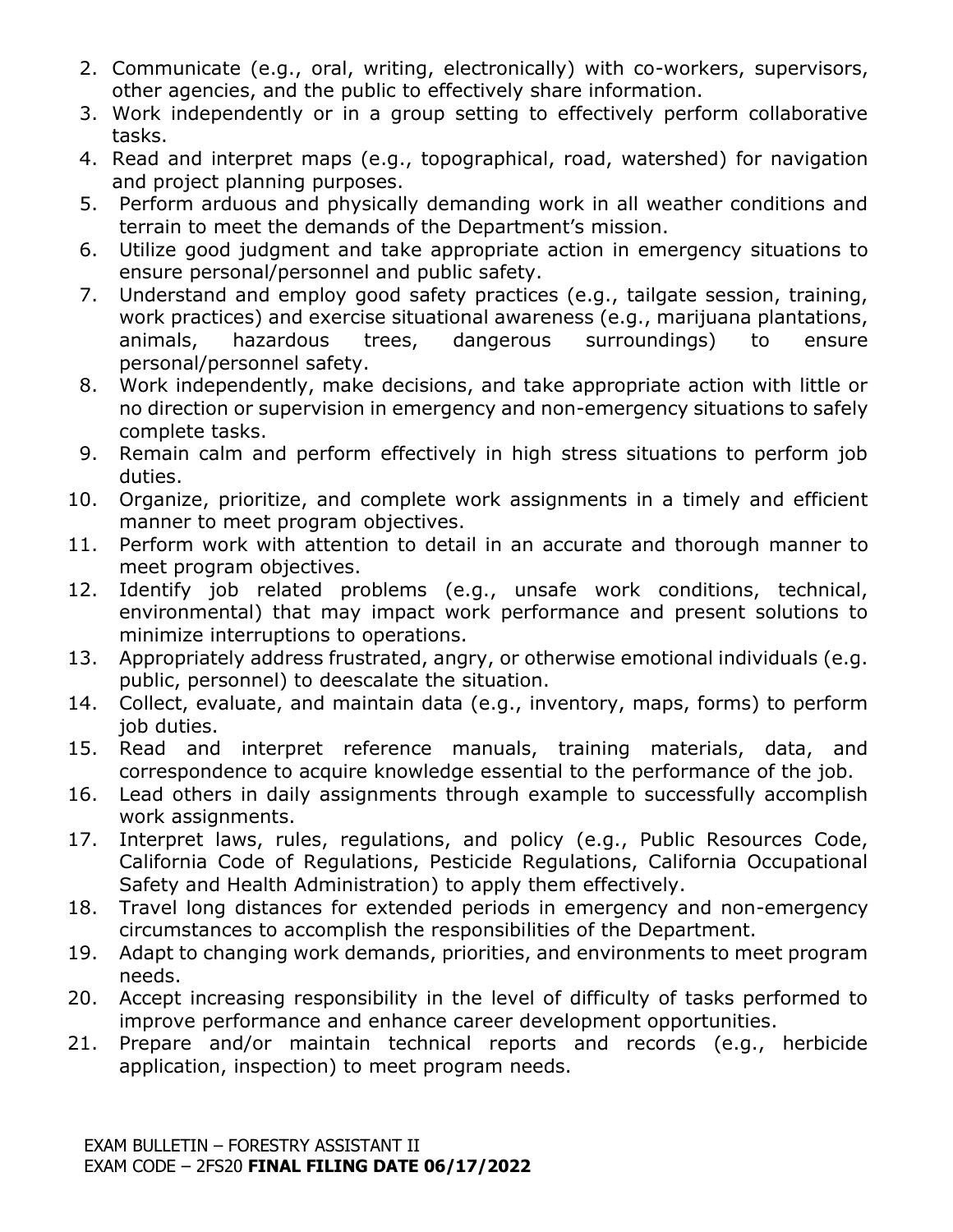- 22. Conduct complex technical assignments (e.g., road layout, cruise design) with minimal guidance to perform job duties while following all Department safety standards.
- 23. Safely operate and maintain a variety of fire suppression tools and equipment (e.g., chain saw, hand tools, fire hose, medical equipment, Global Positioning System) to ensure operational readiness.
- 24. Identify and evaluate vegetation conditions (e.g., stocking, composition, fuel moisture) to determine and apply appropriate management practices.

## **VETERANS' PREFERENCE**

Veterans' Preference will be granted for this examination, pursuant to Government Code section 18973.1, effective January 1, 2014 as follows: 1) Any veteran, widow or widower of a veteran, or spouse of a 100 percent disabled veteran, who achieves a passing score in an entrance examination, shall be ranked in the top rank of the resulting eligibility list. Any veteran who has been dishonorably discharged or released is not eligible for Veterans' Preference. 2) An entrance examination is defined, under the law, as any open competitive examination. And 3) Veterans' Preference is not granted once a person achieves permanent civil service status. Veteran status is verified by the California Department of Human Resources (CalHR). Directions to apply for Veterans' Preference are on the Veterans' Preference Application (Std. Form 1093), which is available at [CAL HR Veterans Information.](https://jobs.ca.gov/CalHRPublic/Landing/Jobs/VeteransInformation.aspx)

### **CONTACT INFORMATION**

Department of Forestry and Fire Protection (916) 894-9580 [CALFIREexams@fire.ca.gov](file:///C:/Users/astewart/AppData/Local/Microsoft/Windows/INetCache/Content.Outlook/ZFZMO45M/CALFIREexams@fire.ca.gov)

TDD is Telecommunications Device for the Deaf and is reachable only from phones Equipped with a TDD Device 1 (800) 735-2929 (TT/TDD) 1 (800) 735-2922 (Voice)

STS is Speech-to-Speech Service for persons with a speech disability and is reachable at 1 (800) 854-7784 (California) or 1 (800) 947-8642 (Nationwide)

#### **GENERAL INFORMATION**

**For all examinations (with or without a written feature)**, it is the candidate's responsibility to contact the Department of Forestry and Fire Protection, (916) 894-9580, three weeks after the cut-off/final filing date if he/she has not received a progress notification or notice to appear.

EXAM BULLETIN – FORESTRY ASSISTANT II EXAM CODE – 2FS20 **FINAL FILING DATE 06/17/2022**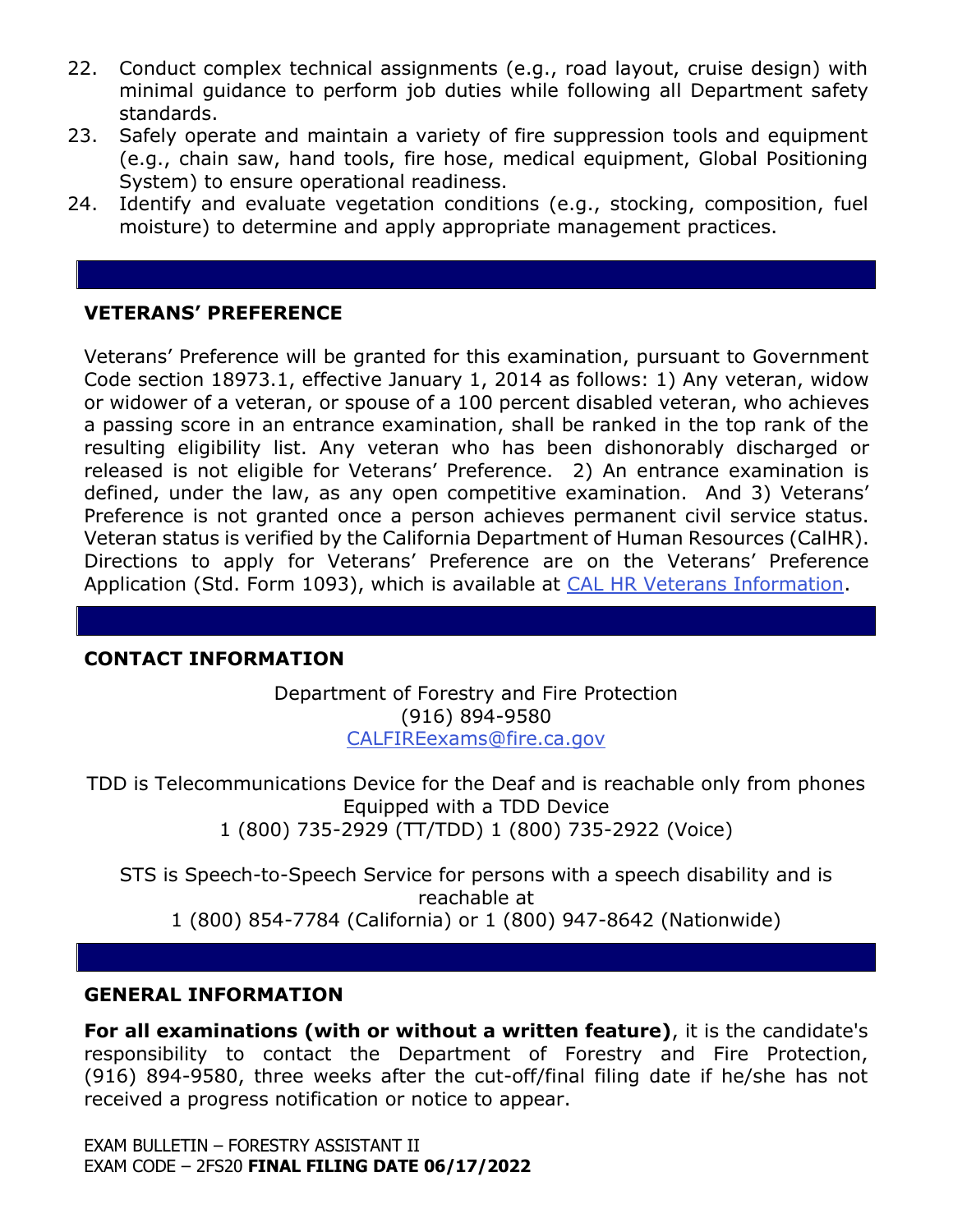**If a candidate's notice** of oral interview or performance test fails to reach him/her three days prior to their scheduled appointment due to a verified postal error, he/she will be rescheduled upon written request.

**Examination Locations:** When a written test is part of the examination, it will be given in such places in California as the number of candidates and conditions warrant. However, locations of interviews or performance evaluations may be limited or extended as conditions warrant.

**Applications are available** [online](https://jobs.ca.gov/pdf/std678.pdf) at CalHR, local offices of the Employment Development Department and the testing Department on this job bulletin.

**If you meet the requirements** stated on this bulletin, you may take this examination, which is competitive. Possession of the entrance requirement does not assure a place on the eligible list. Your performance in the examination will be compared with the performance of the others who take this test, and all candidates who pass will be ranked according to their scores.

**The Department of Forestry and Fire Protection** reserves the right to revise the examination plan to better meet the needs of the service, if the circumstances under which this examination was planned change. Such revision will be in accordance with civil service laws and rules and all competitors will be notified.

**General Qualifications:** Candidates must possess essential personal qualifications including integrity, initiative, dependability, good judgment, and ability to work cooperatively with others; and a state of health consistent with the ability to perform the assigned duties of the classification. A medical examination may be required. In open examinations, investigation may be made of employment records and personal history and fingerprinting may be required.

**Eligible Lists:** Eligible lists established by competitive examination, regardless of date, must be used in the following order: 1) sub-divisional promotional, 2) Departmental promotional, 3) multi-Departmental promotional, 4) service-wide promotional, 5) Departmental open, 6) open. When there are two lists of the same kind, the older must be used first. Eligible lists will expire in one to four years unless otherwise stated on the bulletin.

**How to apply for Veterans' Preference:** The California Department of Human Resources (CalHR) has information on how to apply for Veterans' Preference at [CAL](https://jobs.ca.gov/CalHRPublic/Landing/Jobs/VeteransInformation.aspx)  [HR Veterans Information](https://jobs.ca.gov/CalHRPublic/Landing/Jobs/VeteransInformation.aspx), and the Application for Veterans' Preference Application for (CalHR 1093).

**If High School Equivalence is Required:** Equivalence to completion of the 12th grade may be demonstrated in any one of the following ways: 1) passing the General Educational Development (GED) Test; 2) completion of 12 semester units of college work; 3) certification from the State Department of Education, a local school board, or high school authorities that the candidate is considered to have education equivalent to graduation from high school; 4) for clerical and accounting classes, substitution of business college work in place of high school on a year-for-year basis.